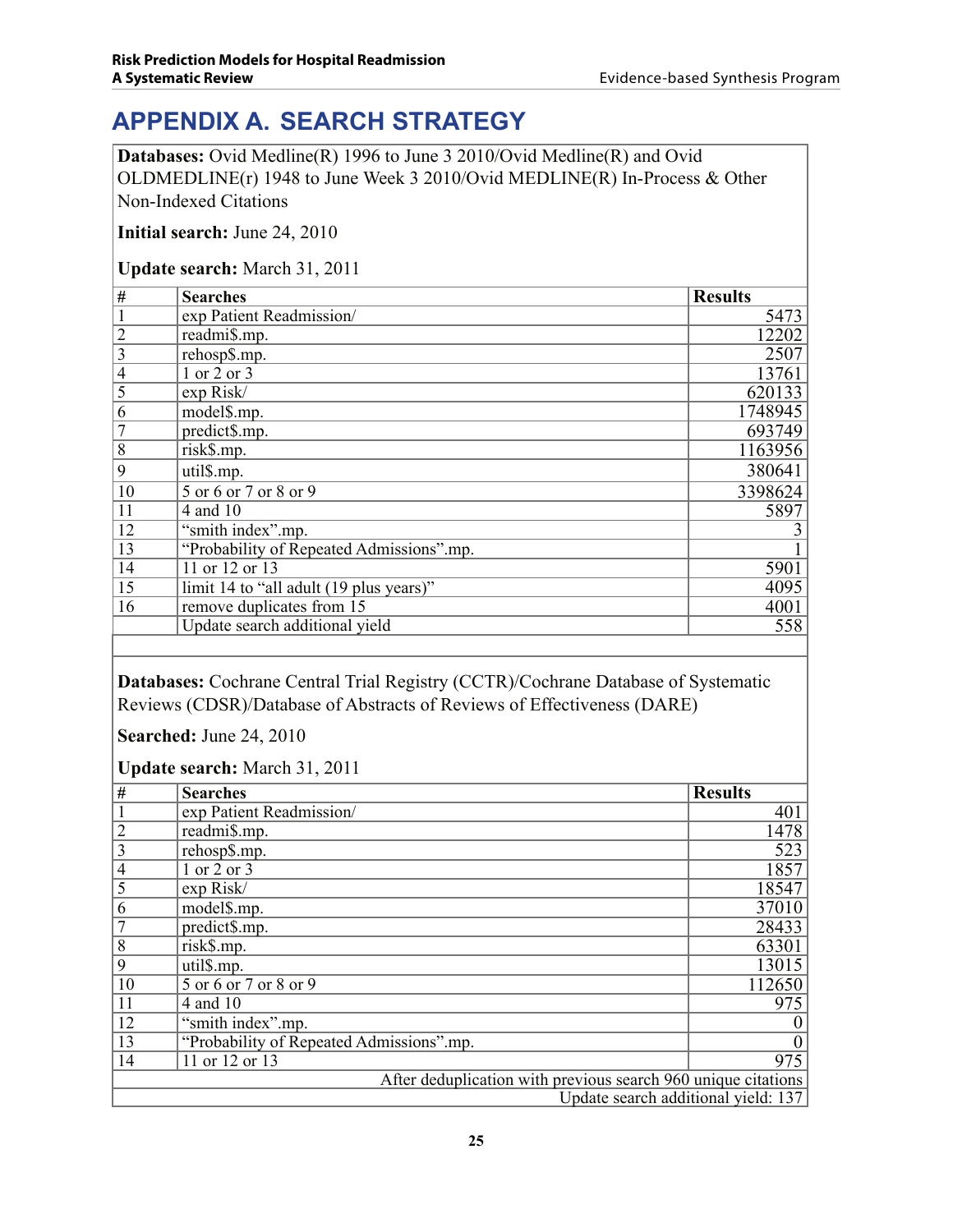|                 | Database: EMBASE                                      |                                                                                                                                                                                                                                               |           |  |  |  |  |  |  |
|-----------------|-------------------------------------------------------|-----------------------------------------------------------------------------------------------------------------------------------------------------------------------------------------------------------------------------------------------|-----------|--|--|--|--|--|--|
|                 | <b>Date:</b> August 29, 2011                          |                                                                                                                                                                                                                                               |           |  |  |  |  |  |  |
| $\#$            | Searches<br>Results                                   |                                                                                                                                                                                                                                               |           |  |  |  |  |  |  |
| $\mathbf 1$     | 'hospital readmission'/exp                            |                                                                                                                                                                                                                                               | 7,965     |  |  |  |  |  |  |
| $\overline{2}$  | readmi* AND [embase]/lim                              | 13,680                                                                                                                                                                                                                                        |           |  |  |  |  |  |  |
| 3               | rehosp* AND [embase]/lim                              |                                                                                                                                                                                                                                               | 2,913     |  |  |  |  |  |  |
| 4               | #1 OR #2 OR #3                                        | 17,205                                                                                                                                                                                                                                        |           |  |  |  |  |  |  |
| 5               | 'risk'/exp                                            |                                                                                                                                                                                                                                               | 1,050,898 |  |  |  |  |  |  |
| 6               | model* AND [embase]/lim                               |                                                                                                                                                                                                                                               | 1,786,265 |  |  |  |  |  |  |
| 7               | predict* AND [embase]/lim                             |                                                                                                                                                                                                                                               | 920,849   |  |  |  |  |  |  |
| 8               | risk* AND [embase]/lim                                |                                                                                                                                                                                                                                               | 1,496,969 |  |  |  |  |  |  |
| 9               | util* AND [embase]/lim                                |                                                                                                                                                                                                                                               | 502,028   |  |  |  |  |  |  |
| 10              | #5 OR #6 OR #7 OR #8 OR #9                            |                                                                                                                                                                                                                                               | 4,175,899 |  |  |  |  |  |  |
| 11              | #4 AND #10                                            |                                                                                                                                                                                                                                               | 7,846     |  |  |  |  |  |  |
| 12              | 'smith index' AND [embase]/lim                        |                                                                                                                                                                                                                                               | 3         |  |  |  |  |  |  |
| 13              | 'probability of repeated admissions'                  |                                                                                                                                                                                                                                               |           |  |  |  |  |  |  |
| 14              | #11 OR #12 OR #13                                     |                                                                                                                                                                                                                                               | 7,850     |  |  |  |  |  |  |
| 15              |                                                       | #11 OR #12 OR #13 AND ([adult]/ $\lim$ OR [aged]/ $\lim$ )                                                                                                                                                                                    | 4,185     |  |  |  |  |  |  |
|                 |                                                       | after deduplication with previous searches 1358 unique citations                                                                                                                                                                              |           |  |  |  |  |  |  |
|                 | Initial search: June 24, 2010                         | Database: CINAHL Plus with Full Text 1986 - 2010                                                                                                                                                                                              |           |  |  |  |  |  |  |
|                 | Update search: March 31, 2011                         |                                                                                                                                                                                                                                               |           |  |  |  |  |  |  |
| Search<br>ID#   | <b>Search Terms</b>                                   | <b>Search Options</b>                                                                                                                                                                                                                         | Results   |  |  |  |  |  |  |
| S21             | #S16 NOT #S20                                         | Search modes - Boolean/Phrase                                                                                                                                                                                                                 | 122       |  |  |  |  |  |  |
| S <sub>20</sub> |                                                       | S13 or S14 or S18 Narrow by SubjectAge3: - Aged, 80 and over<br>Narrow by SubjectAge2: - Adult: 19-44 years<br>Narrow by SubjectAge1: - Middle Aged: 45-64 years<br>Narrow by SubjectAge0: - Aged: 65+ years<br>Search modes - Boolean/Phrase | 1024      |  |  |  |  |  |  |
| S19             | S13 or S14 or S18                                     | Search modes - Boolean/Phrase                                                                                                                                                                                                                 | 1789      |  |  |  |  |  |  |
| S18             | S11 and S17                                           | Search modes - Boolean/Phrase                                                                                                                                                                                                                 | 1789      |  |  |  |  |  |  |
| S17             | S1 or S2                                              | Search modes - Boolean/Phrase                                                                                                                                                                                                                 | 3606      |  |  |  |  |  |  |
| S16             | S <sub>12</sub> or S <sub>13</sub> or S <sub>14</sub> | Narrow by SubjectAge3: - Aged, 80 and over<br>Narrow by SubjectAge2: - Adult: 19-44 years<br>Narrow by SubjectAge1: - Middle Aged: 45-64 years<br>Narrow by SubjectAge0: - Aged: 65+ years<br>Search modes - Boolean/Phrase                   | 1146      |  |  |  |  |  |  |
| S15             | S12 or S13 or S14                                     | Search modes - Boolean/Phrase                                                                                                                                                                                                                 | 2013      |  |  |  |  |  |  |
| S14             | "probability"<br>of repeated<br>admissions"           | Limiters - Published Date from: 19860101-20100631<br>Search modes - Boolean/Phrase                                                                                                                                                            | 1         |  |  |  |  |  |  |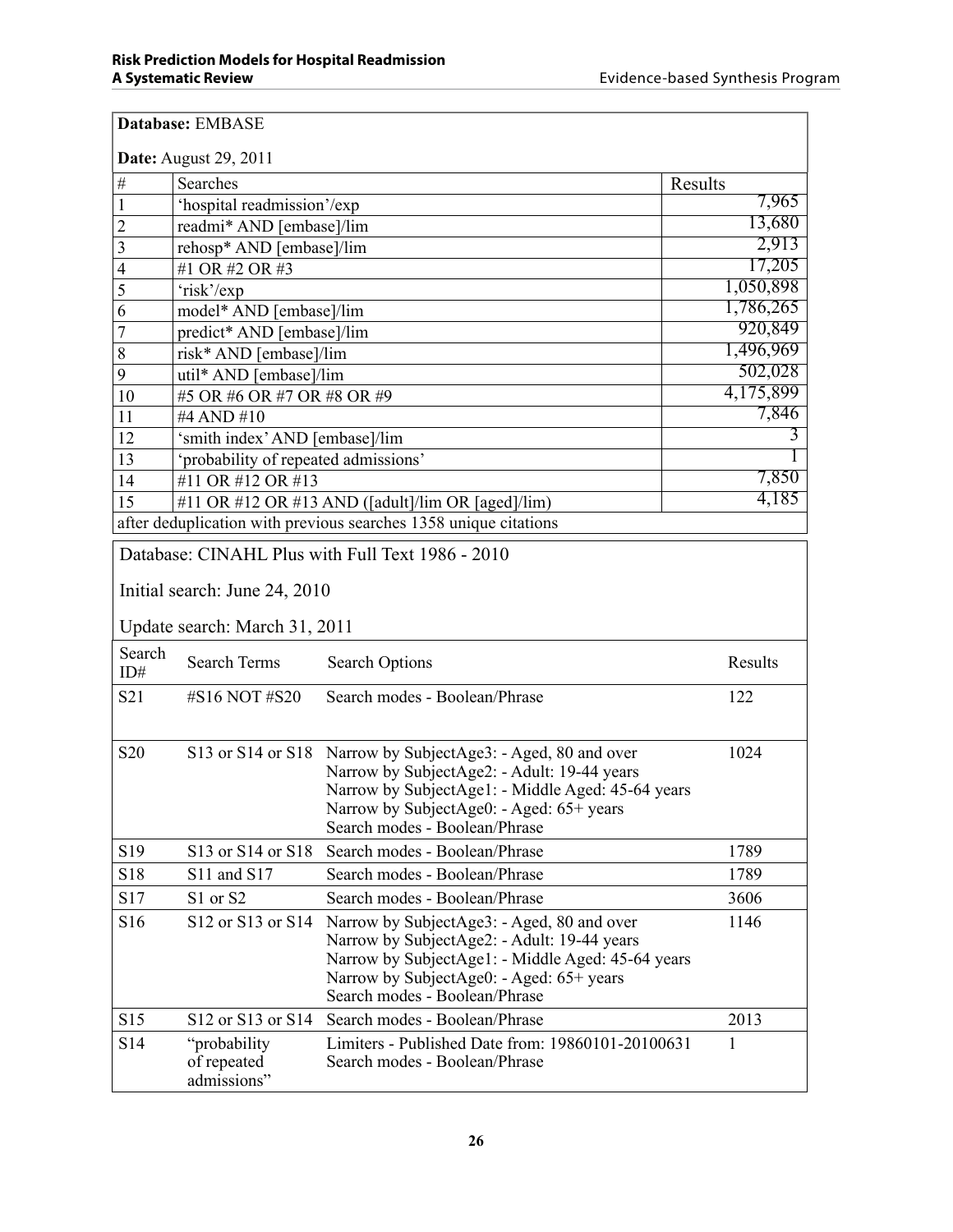| Search<br>ID#   | <b>Search Terms</b>                  | <b>Search Options</b>                                                               | Results      |
|-----------------|--------------------------------------|-------------------------------------------------------------------------------------|--------------|
| S13             | "smith index"                        | Limiters - Published Date from: 19860101-20100631<br>Search modes - Boolean/Phrase  | $\mathbf{0}$ |
| S12             | S4 and S11                           | Search modes - Boolean/Phrase                                                       | 2013         |
| S <sub>11</sub> | S5 or S6 or S7 or<br>S8 or S9 or S10 | Search modes - Boolean/Phrase                                                       | 501973       |
| S10             | util*                                | Limiters - Published Date from: 19860101-20100631<br>Search modes - Boolean/Phrase  | 108769       |
| S <sub>9</sub>  | risk*                                | Limiters - Published Date from: 19860101-20100631<br>Search modes - Boolean/Phrase  | 259597       |
| S8              | predict*                             | Limiters - Published Date from: 19860101-20100631<br>Search modes - Boolean/Phrase  | 87796        |
| S7              | "model*"                             | Limiters - Published Date from: 19860101-20100631<br>Search modes - Boolean/Phrase  | 149297       |
| S <sub>6</sub>  | (MH "Risk<br>Factors")               | Limiters - Published Date from: 19860101-20100631<br>Search modes - Boolean/Phrase  | 55640        |
| S <sub>5</sub>  | (MH "Risk<br>Assessment")            | Limiters - Published Date from: 19860101-20100631<br>Search modes - Boolean/Phrase  | 27742        |
| S <sub>4</sub>  | S1 or S2 or S3                       | Search modes - Boolean/Phrase                                                       | 3959         |
| S <sub>3</sub>  | rehosp*                              | Limiters - Published Date from: 19860101-20100631<br>Search modes - Boolean/Phrase  | 684          |
| S <sub>2</sub>  | readmi*                              | Limiters - Published Date from: 19860101-20100631<br>Search modes - Boolean/Phrase  | 3606         |
| S <sub>1</sub>  | (MH)<br>"Readmission")               | Limiters - Published Date from: 19860101-20100631<br>Search modes - Boolean /Phrase | 2514         |
|                 | Update search additional yield       |                                                                                     | 122          |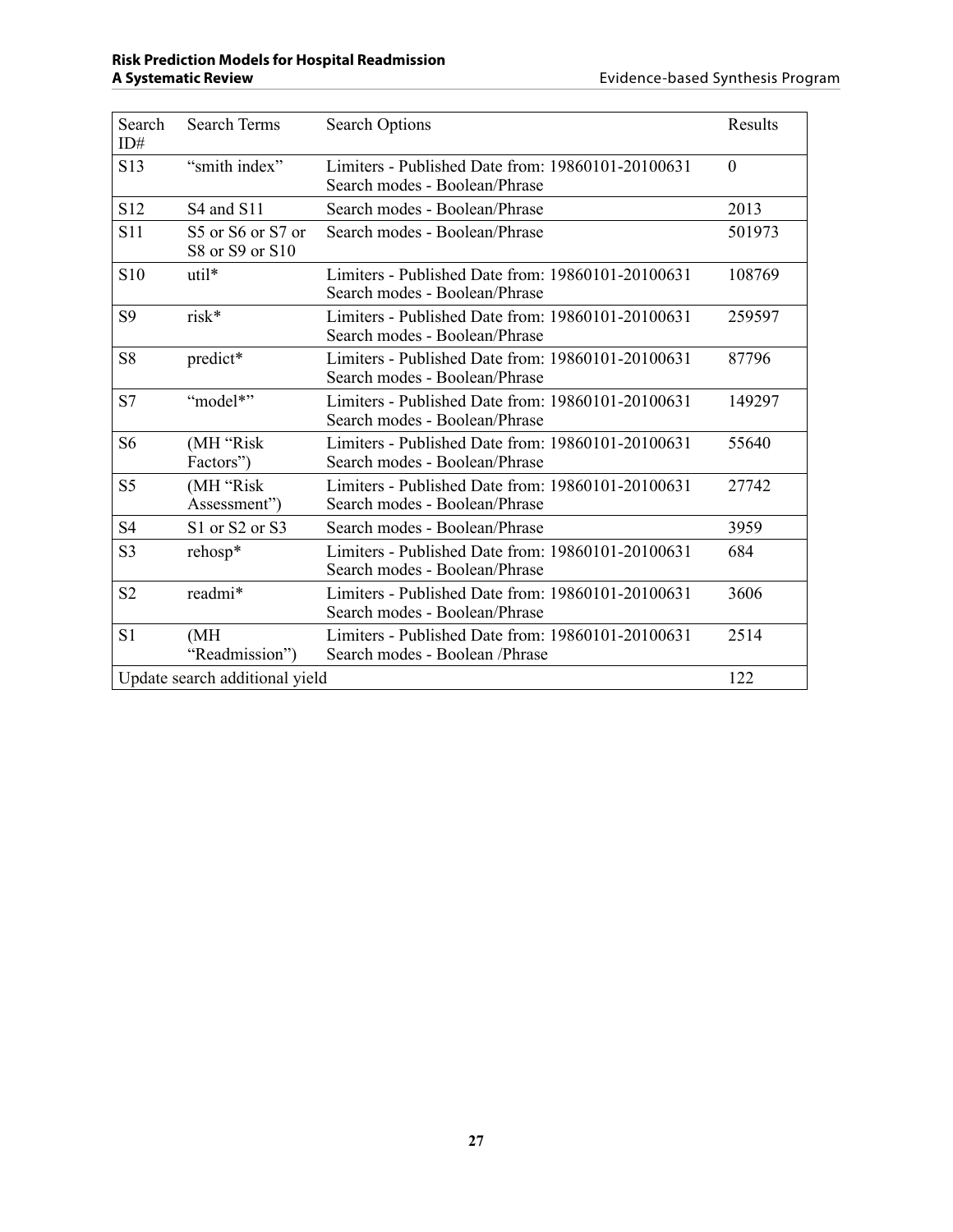## **APPENDIX B. Inclusion/exclusion criteria for review of full-text articles**

|  | 1. Is the full text of the article in English?                                                                               |
|--|------------------------------------------------------------------------------------------------------------------------------|
|  |                                                                                                                              |
|  | 2. Does the study population include adult patients admitted to a medical service?                                           |
|  |                                                                                                                              |
|  | 3. Is the article a primary study that develops or tests prediction models for risk of hospital<br>readmission?              |
|  |                                                                                                                              |
|  |                                                                                                                              |
|  | 4. Is the model tested in both a derivation and validation cohort, or is it a validation of a<br>previously developed model? |
|  |                                                                                                                              |
|  |                                                                                                                              |
|  | 5. Is the article a systematic review or meta-analysis of prediction models for risk of hospital<br>readmission?             |
|  | (Eligible primary studies identified in systematic reviews will be coded I4).                                                |
|  |                                                                                                                              |
|  |                                                                                                                              |
|  | 6. If article meets none of the above criteria but may be useful for background/discussion, add<br>code "B."                 |

*Population:* Adult patients admitted to a medical service. Post-surgical patients and psychiatric re-admissions are excluded.

*Intervention:* Risk prediction models derived and validated in a cohort of medical inpatients.

*Comparator:* Studies comparing the performance of two or more risk prediction models in a population will be included.

*Outcomes:* Hospital readmission – including all-cause readmissions, condition-specific readmissions, and potentially preventable readmissions. Readmission of inpatients to ICU is excluded.

*Timing:* No restrictions.

*Setting:* Exclude studies conducted in health systems of developing nations.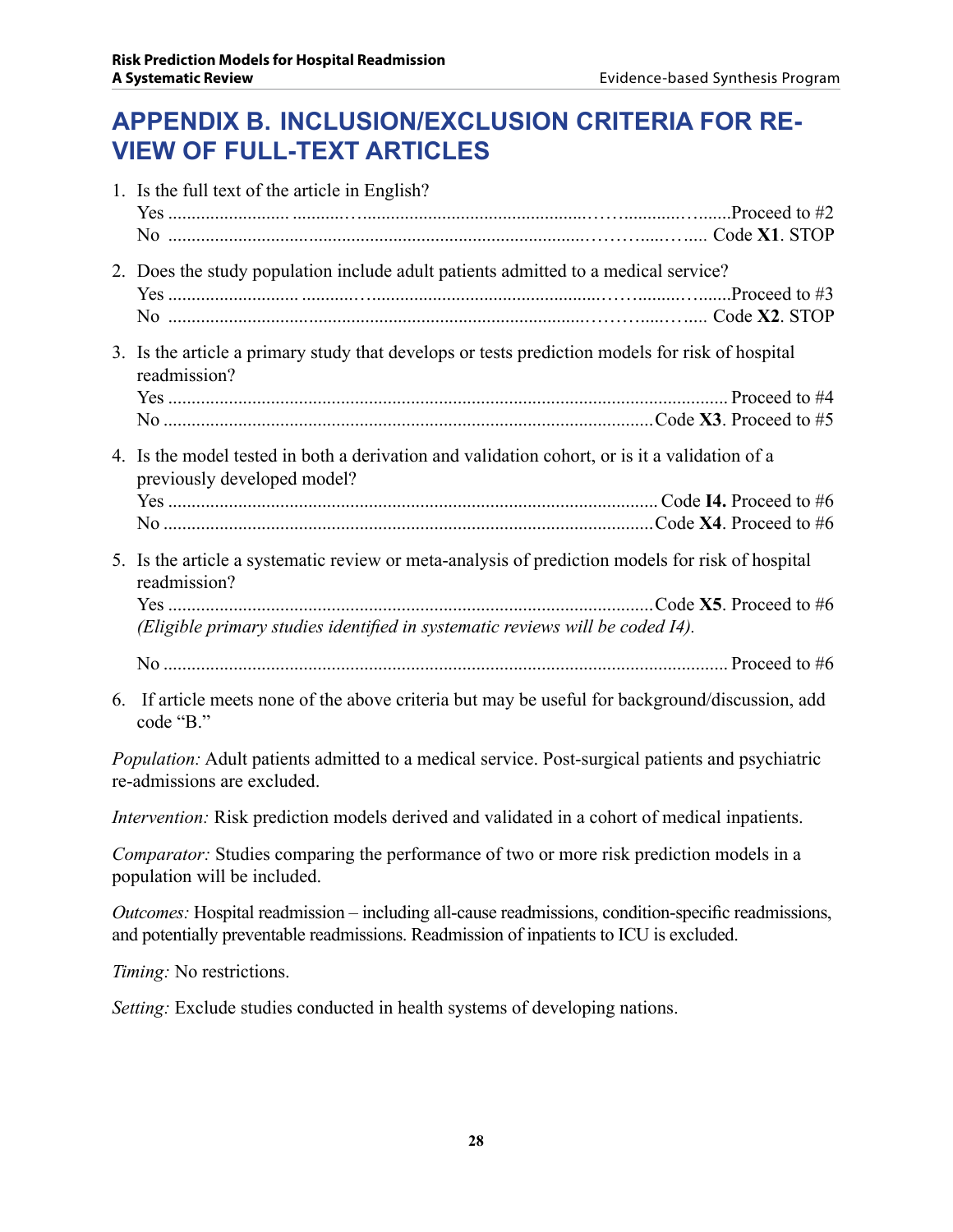## **APPENDIX C. Study quality assessment criteria**

| Study, year                                     | Adequate<br>description of<br>population*                                                        | Non-biased selection†                                                                    | Low loss to followup#                                                                                | Adequate prognostic<br>factor measurement§                              | <b>Adequate outcome</b><br>measurement                                       | <b>Method of</b><br>validation                                                                                                                     |
|-------------------------------------------------|--------------------------------------------------------------------------------------------------|------------------------------------------------------------------------------------------|------------------------------------------------------------------------------------------------------|-------------------------------------------------------------------------|------------------------------------------------------------------------------|----------------------------------------------------------------------------------------------------------------------------------------------------|
| Amarasingham,<br>$2010^{24}$                    | Yes                                                                                              | Unsure<br>(appears to be<br>consecutive series but<br>does not explicitly state<br>this) | Unsure<br>(did not report follow-up)                                                                 | Yes                                                                     | Yes                                                                          | Derived and validated<br>in same population<br>using cross-validation<br>metholodogy (75%<br>derivation, 25%<br>validation repeated<br>1000 times) |
| Anderson,<br>198522                             | No (good description<br>of inclusion<br>system but no<br>description of overall<br>demographics) | Yes                                                                                      | Unsure<br>(did not report follow-up)                                                                 | N <sub>0</sub><br>(several prognostic factors<br>not clearly described) | No, included interhospital<br>transfers and did not exclude<br>deaths        | Different large cohort                                                                                                                             |
| Billings, 2007 <sup>25</sup>                    | Partly                                                                                           | Yes                                                                                      | Unsure                                                                                               | Yes                                                                     | Partly - unclear if transfers<br>and elective readmissions<br>were excluded. | Split sample in a<br>large cohort                                                                                                                  |
| Bottle, 2006 <sup>12</sup>                      | Yes                                                                                              | Yes                                                                                      | Yes                                                                                                  | Partly - unsure how accurate<br>geographic deprivation<br>scores are    | Partly - unclear if transfers<br>and elective readmissions<br>were excluded. | Split sample in a<br>large cohort                                                                                                                  |
| Burns, 1991 <sup>58</sup>                       | Yes                                                                                              | Yes                                                                                      | Yes                                                                                                  | Yes                                                                     | Partly - unlikely that<br>readmissions to other<br>hospitals were captured   | Split sample in a<br>small cohort                                                                                                                  |
| CMS model,<br>AMI<br>Krumholz<br>200816         | Yes                                                                                              | Yes                                                                                      | Unsure                                                                                               | Yes                                                                     | Yes                                                                          | Split sample in a<br>large cohort                                                                                                                  |
| CMS model,<br><b>CHF</b><br>Krumholz,<br>200815 | Yes                                                                                              | Yes                                                                                      | Partly<br>(they excluded the 11%<br>of patients for whom<br>incomplete information<br>was available) | Yes                                                                     | Yes                                                                          | Split sample in a<br>large cohort                                                                                                                  |
| CMS model,<br>Pneumonia<br>Krumholz,<br>200817  | Yes                                                                                              | Yes                                                                                      | Unsure                                                                                               | Yes                                                                     | Yes                                                                          | Split sample in a<br>large cohort                                                                                                                  |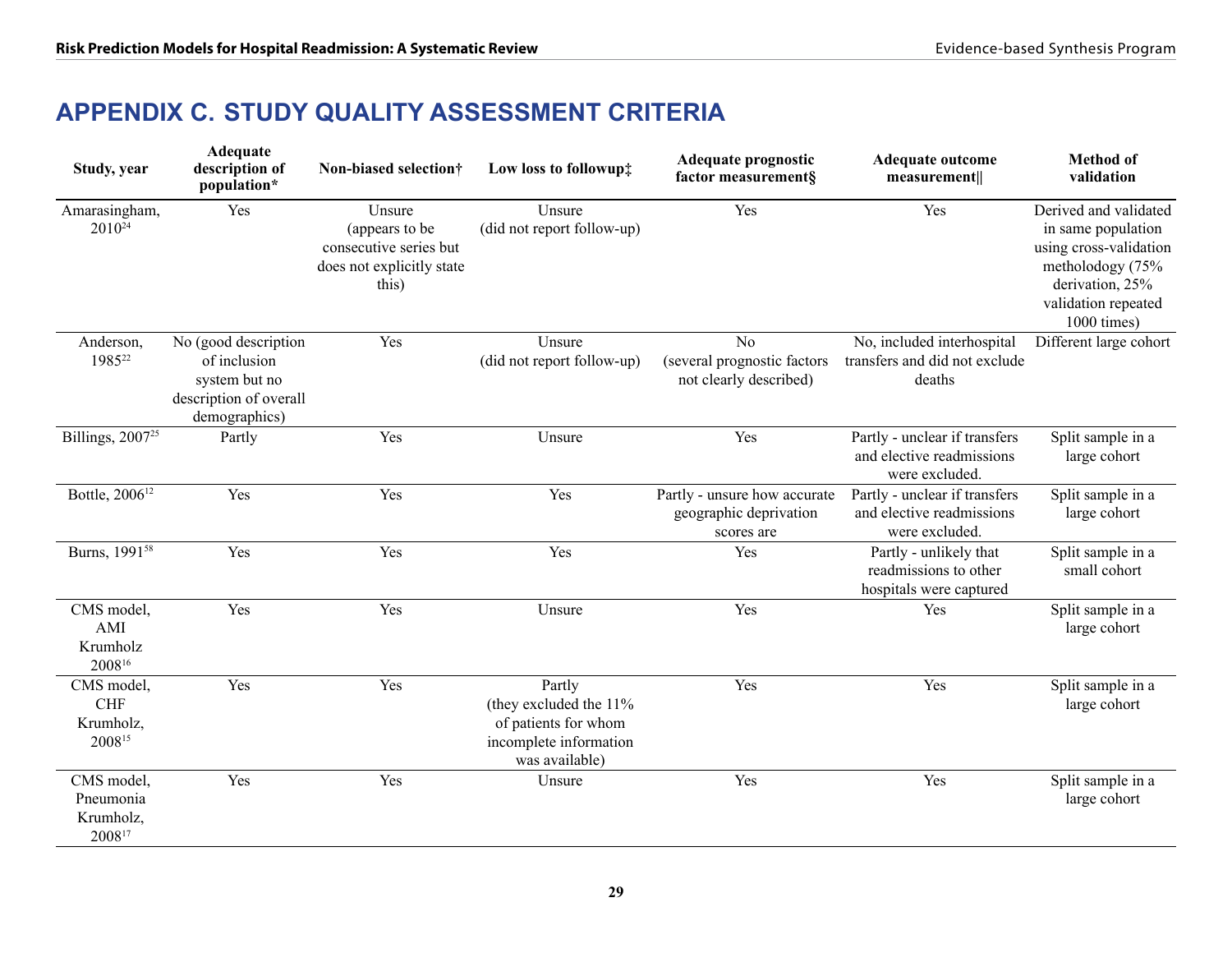| Study, year                    | <b>Adequate</b><br>description of<br>population*    | Non-biased selection†                                                                                                                                                                                                                  | Low loss to followup#                                                                                                                                        | Adequate prognostic<br>factor measurement§ | Adequate outcome<br>measurement                                                                                                                                                                                                                                                                | <b>Method</b> of<br>validation    |
|--------------------------------|-----------------------------------------------------|----------------------------------------------------------------------------------------------------------------------------------------------------------------------------------------------------------------------------------------|--------------------------------------------------------------------------------------------------------------------------------------------------------------|--------------------------------------------|------------------------------------------------------------------------------------------------------------------------------------------------------------------------------------------------------------------------------------------------------------------------------------------------|-----------------------------------|
| Coleman,<br>2004 <sup>27</sup> | Yes                                                 | Yes                                                                                                                                                                                                                                    | Partly - use of Medicare<br>data ensures good degree<br>of f/u, but data on transfers<br>to skilled nursing facilities<br>from home not readily<br>available | Yes                                        | Partly - outcome was<br>complicated care transitions<br>which included admission<br>to skilled nursing facility<br>from home. Not clear that<br>such transfers were reliably<br>identified using available<br>datasets                                                                         | Different large<br>cohorts        |
| Evans, 1988 <sup>59</sup>      | Partly - inclusion<br>criteria not well<br>defined. | Unsure (probably<br>consecutive series)                                                                                                                                                                                                | Unsure                                                                                                                                                       | Yes                                        | Partly - outcome combined<br>hospital readmissions,<br>skilled nursing transfer from<br>hospital, and stay longer<br>than mean expected for<br>DRG. It is unclear how valid<br>the use of this combined<br>measure is. Not clear that<br>elective readmissions and<br>transfers were excluded. | Split sample in a<br>small cohort |
| Halfon, 2006 <sup>13</sup>     | Yes                                                 | Yes                                                                                                                                                                                                                                    | Unsure                                                                                                                                                       | Yes                                        | Yes                                                                                                                                                                                                                                                                                            | Split sample in a<br>large cohort |
| Hammill 2011 <sup>18</sup>     | Yes                                                 | Yes                                                                                                                                                                                                                                    | Unsure                                                                                                                                                       | Yes                                        | Partly $-20\%$ of registry<br>patient files could not be<br>linked to Medicare claims<br>data and, therefore, is<br>not included in outcome<br>determination                                                                                                                                   | Bootstrapping in<br>large cohort  |
| Hasan, 2009 <sup>31</sup>      | Yes                                                 | Partly - large #<br>excluded because they<br>did not complete intake<br>interview, mostly<br>because they were<br>discharged before they<br>could be interviewed.<br>Sample therefore will<br>be skewed towards<br>longer LOS patients | Unsure - $#$ completing 30<br>D f/u to gather self-report<br>utilization data unclear                                                                        | Yes                                        | Partly - readmissions to<br>non-index hospitalization<br>based on self-report and<br>therefore subject to recall<br>bias. Elective readmissions<br>were included                                                                                                                               | Split sample in a<br>large cohort |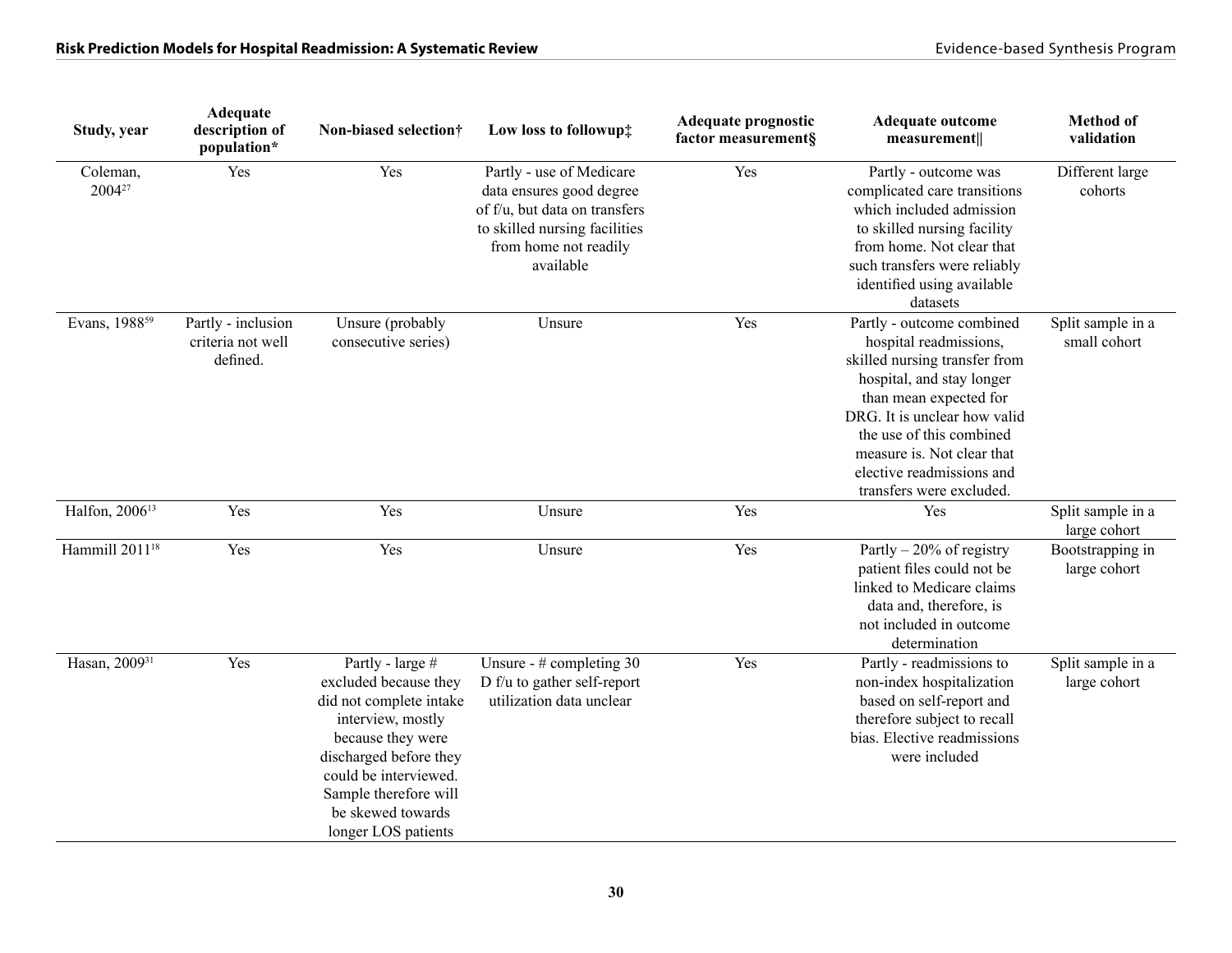| Study, year                      | Adequate<br>description of<br>population*                                                                          | Non-biased selection†                                                                                                                                                                                      | Low loss to followup# | Adequate prognostic<br>factor measurement§                                                                                                                                                                                                                   | <b>Adequate outcome</b><br>measurement                                                                                                     | <b>Method</b> of<br>validation                                                                   |
|----------------------------------|--------------------------------------------------------------------------------------------------------------------|------------------------------------------------------------------------------------------------------------------------------------------------------------------------------------------------------------|-----------------------|--------------------------------------------------------------------------------------------------------------------------------------------------------------------------------------------------------------------------------------------------------------|--------------------------------------------------------------------------------------------------------------------------------------------|--------------------------------------------------------------------------------------------------|
| Holloway,<br>199053              | Partly (validation<br>cohort not clearly<br>described)                                                             | Yes                                                                                                                                                                                                        | Yes                   | Yes                                                                                                                                                                                                                                                          | Yes                                                                                                                                        | Split sample in a<br>large cohort                                                                |
| Holman, 2005 <sup>14</sup>       | Yes                                                                                                                | Yes                                                                                                                                                                                                        | Yes                   | Partly - well-described<br>methods, but administrative<br>data only and comorbidity<br>variables could have<br>captured complications<br>rather than comorbidities.<br>No mention of effort to<br>validate administrative data<br>against chart review data. | Yes                                                                                                                                        | Split sample in a<br>large cohort                                                                |
| Howell, 2009 <sup>54</sup>       | Yes                                                                                                                | Yes                                                                                                                                                                                                        | Yes                   | Yes                                                                                                                                                                                                                                                          | Partly - unclear how<br>transfers were handled                                                                                             | Split sample in a<br>large cohort                                                                |
| Krumholz,<br>200030              | Yes                                                                                                                | Yes                                                                                                                                                                                                        | Unsure                | Yes                                                                                                                                                                                                                                                          | Partly - readmissions<br>from state-specific HCFA<br>database - cross-state<br>readmissions wouldn't be<br>captured                        | Different large<br>cohorts                                                                       |
| Morrissey,<br>2003 <sup>28</sup> | Yes                                                                                                                | Yes                                                                                                                                                                                                        | Unsure                | Partly - data based on<br>medical chart review, but<br>unclear how well certain<br>factors such as smoking<br>history were documented in<br>the medical record                                                                                               | Partly - readmissions to<br>other facilities were not<br>captured, but it was a rural<br>area and there were few<br>other options for care | Different small<br>cohorts                                                                       |
| Naessens,<br>1992 <sup>23</sup>  | Yes                                                                                                                | Yes                                                                                                                                                                                                        | Unsure                | Yes                                                                                                                                                                                                                                                          | Yes                                                                                                                                        | Jackknife approach<br>using portions of<br>large cohort                                          |
| Novotny,<br>200833               | Partly - exclusion<br>included life<br>expectancy $< 6$<br>months but it is<br>unclear how this was<br>determined. | Partly - consecutive<br>patients but large #<br>not reached before<br>discharge and large $#$<br>refused participation,<br>many because they did<br>not feel well and this<br>could have skewed<br>sample. | Yes                   | Yes                                                                                                                                                                                                                                                          | Partly - not clear that<br>elective readmissions were<br>excluded                                                                          | Moderate size<br>validation cohort<br>only (validation of a<br>previously derived<br>instrument) |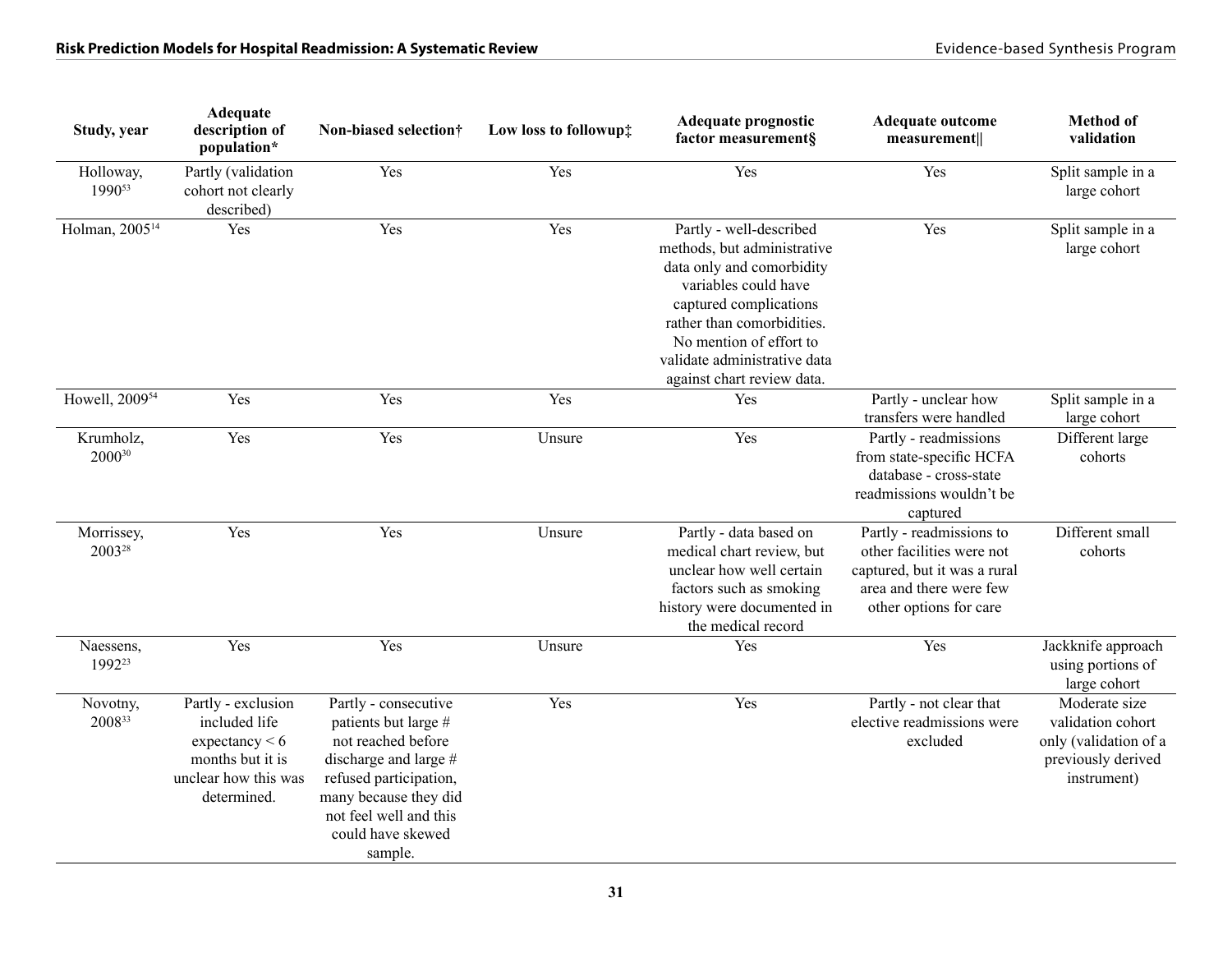| Study, year                                           | Adequate<br>description of<br>population* | Non-biased selection†                                                                   | Low loss to followup#                                                                                                                                                                                                                                     | Adequate prognostic<br>factor measurement§                                                                             | <b>Adequate outcome</b><br>measurement                                                                                                                                                            | <b>Method of</b><br>validation                            |
|-------------------------------------------------------|-------------------------------------------|-----------------------------------------------------------------------------------------|-----------------------------------------------------------------------------------------------------------------------------------------------------------------------------------------------------------------------------------------------------------|------------------------------------------------------------------------------------------------------------------------|---------------------------------------------------------------------------------------------------------------------------------------------------------------------------------------------------|-----------------------------------------------------------|
| PARR model<br>Billings, 2006 <sup>26</sup>            | Partly                                    | Yes                                                                                     | Unsure                                                                                                                                                                                                                                                    | Unsure                                                                                                                 | Partly - unclear if transfers<br>and elective readmissions<br>were excluded.                                                                                                                      | Split sample in a<br>large cohort                         |
| Philbin, 1999 <sup>19</sup>                           | Yes                                       | Yes                                                                                     | Unsure<br>(did not report % of<br>patients with outcome<br>available, mean "follow-<br>up" 6.9 months)                                                                                                                                                    | Partly - calendar year<br>readmissions used as<br>outcome and f/u interval<br>was not included as a<br>covariate       | Partly<br>(used calendar year<br>readmissions rather than 12<br>months follow-up period,<br>making admissions later in<br>year less applicable. And,<br>cross-state readmissions not<br>captured) | Split sample in a<br>large cohort                         |
| PRA (original)<br>Boult, 1993 <sup>32</sup>           | Yes                                       | Yes                                                                                     | Partly<br>(21.9% of patient records<br>were not available through<br>the end of 1988 and thus<br>were excluded, but a<br>selectively corrected two<br>stage probit model no<br>common influence between<br>likelihood of missing data<br>and readmission) | Yes                                                                                                                    | Yes                                                                                                                                                                                               | Split sample in a<br>large cohort                         |
| PRA validation<br>Allaudeen,<br>201134                | Yes                                       | Partly - enrolled<br>patients and provider<br>participants over only a<br>5 week period | Partly - unclear how many<br>patients were contacted<br>successfully for self-report<br>utilization measure                                                                                                                                               | Yes                                                                                                                    | Yes                                                                                                                                                                                               | Validation of a<br>previously derived<br>instrument (PRA) |
| Silverstein,<br>$2008^{\scriptscriptstyle 20}$        | Yes                                       | Yes                                                                                     | Unsure (did not report)                                                                                                                                                                                                                                   | Partly<br>(comorbidities only assessed<br>via discharge ICD-9 coding,<br>not via actual measurement<br>methods/scales) | Partly<br>(only included readmission<br>to Baylor MC, not to outside<br>facilities)                                                                                                               | Split sample in a<br>large cohort                         |
| Smith Index<br>(original) Smith<br>198555             | Yes                                       | Yes                                                                                     | Yes                                                                                                                                                                                                                                                       | Yes                                                                                                                    | Yes                                                                                                                                                                                               | Split sample in a<br>small cohort                         |
| Smith Index<br>validation<br>Smith 1988 <sup>56</sup> | Yes                                       | Yes                                                                                     | Unsure                                                                                                                                                                                                                                                    | Yes                                                                                                                    | Partly - a single center<br>study and unclear how well<br>readmissions to outside<br>hospitals were captured                                                                                      | Validation of a<br>previously derived<br>instrument       |